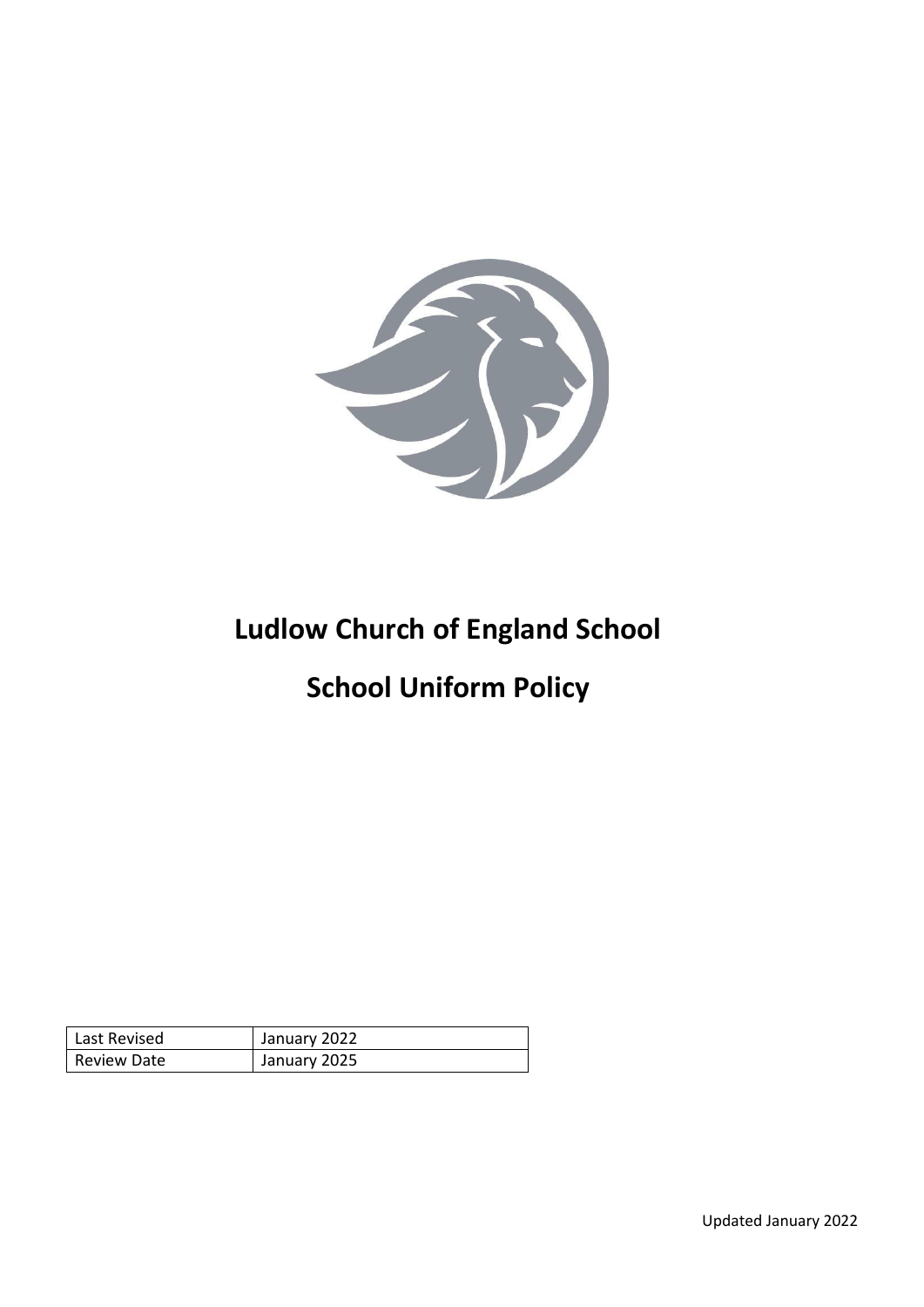# Our Uniform Code

# We believe uniform helps foster a strong community feeling, reducing unwanted differences and helps promote a positive self-image.

### Be Smart

- Wear your uniform smartly; take pride in your appearance
- Your effort counts towards improving the whole school ethos of 'Excellence Together'
- These rules apply to and from school, as well as in it
- Outsiders judge us on how smart we look

## Uniform:

- White shirt and school tie, traditional or clip on (from Clubsport only)
- Plain **black** Ludlow School, logo skirt (from Clubsport only) OR **black** school-style trousers, no jeans of skinny fit
- School logo navy blue jumper is the only item of clothing allowed over the shirt. These are only available from Clubsport and cost either £14.00 or £19.00, depending on the size
- Black socks (plain), or black tights
- Black shoes (school pattern low-heel, no more than 4 cm above sole); not black trainers, boots or pumps
- A waterproof jacket (A school-logo jacket is available from Clubsport, but this is not mandatory)
- No 'hoodies', tracksuit tops, cardigans, denim or leather jackets
- No fancy belts on trousers; no obvious make-up, no long or acrylic nails
- A watch, one ring and one pair of ear studs are the only form of jewellery allowed

## Physical Education Kit:

#### Boys:

- Navy and white polo jersey (with logo, from Clubsport only)
- Plain navy shorts
- Navy/white football socks
- White socks
- **•** Trainers
- Football boots
- Training top (optional)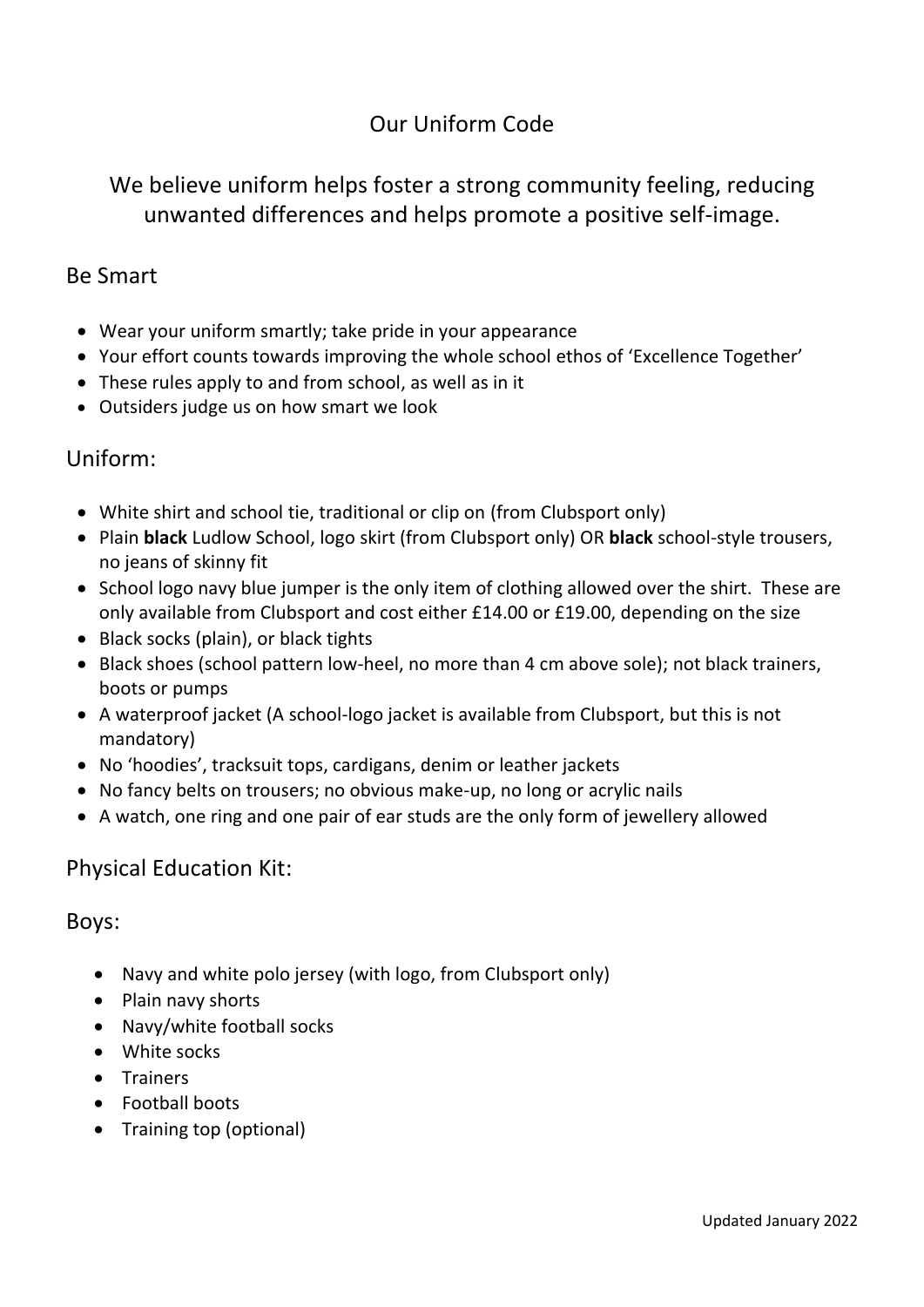# Girls:

- Navy blue and white polo jersey (with logo, from Clubsport only)
- Plain navy skort (with logo from Clubsport only), navy shorts, or black sports leggings
- Navy/white hockey/football socks
- Navy/white/pink hockey socks (optional)
- White socks
- Trainers
- Training top (optional)

## Specific Kit:

It is compulsory that all students MUST wear shin pads for hockey and football lessons and matches. Gum shields are strongly recommended for hockey and rugby.

In Year 7 and 8, students will swim for a term in each year, and boys will require swimming trunks/shorts and girls swimming costumes.

## Additional Optional kit:

This kit is not compulsory. Students are encouraged to bring warm kit if they wish:

- Plain navy tracksuit bottoms; a small logo is acceptable and white stripes, but no coloured stripes
- **Plain navy sweatshirt**
- **Plain navy hat**
- Plain navy gloves
- In the summer, students are strongly recommended to wear a plain white or navy cap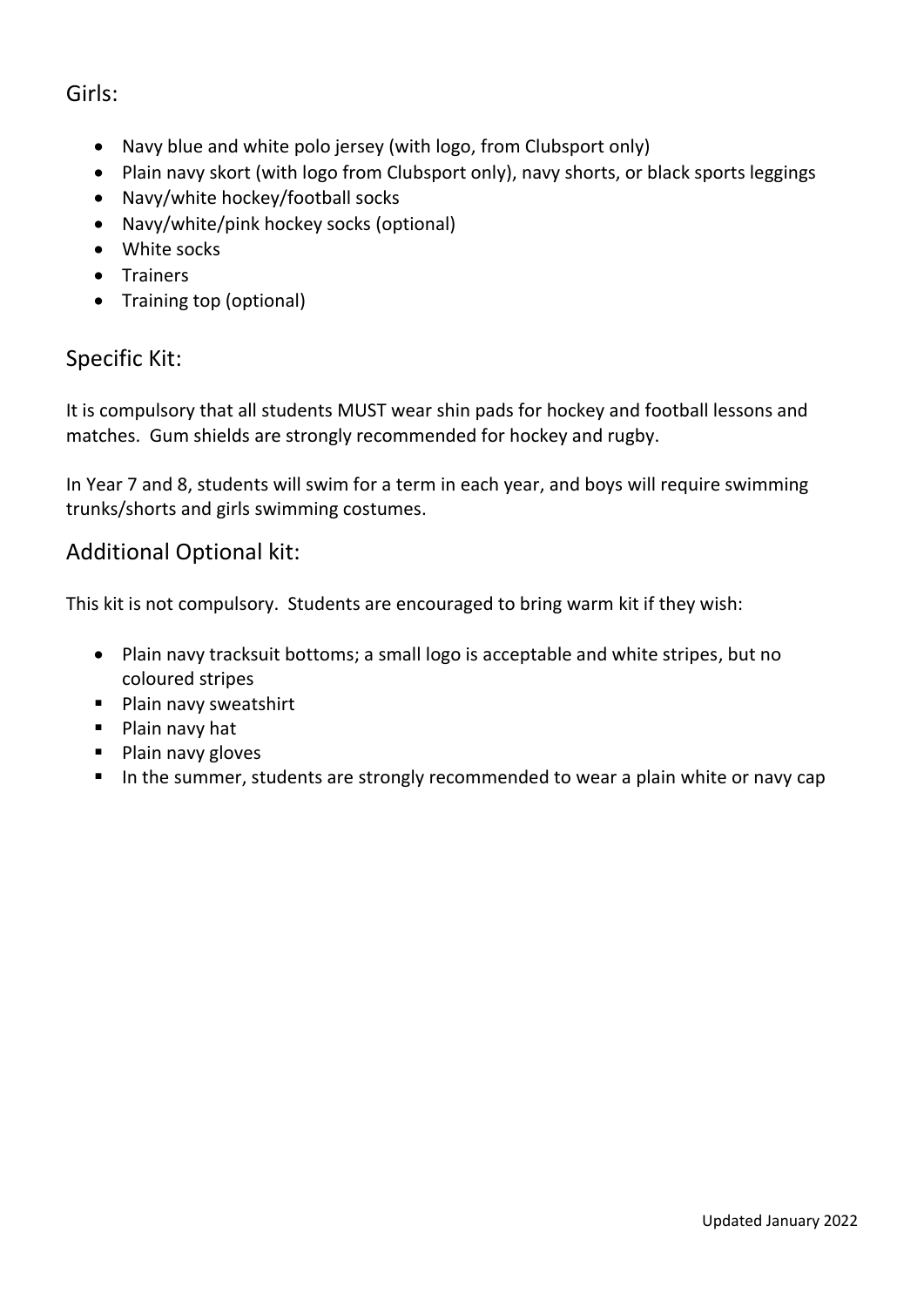# SCHOOL UNIFORM: SMALL PRINT

We have kept our school-branded items to the minimum, to help make our uniform more affordable. The school tie, school jumper and skirt have the school logo, and so, too, do parts of the PE kit. Savings can be made by opting for black trousers rather than a skirt; we would also suggest that you shop around for best value shirts, socks, trousers, coats and elements of the PE kit. Please contact your child's Curriculum Learning Tutor should you require financial support with purchasing some items of uniform.

Shoes mean plain footwear, with distinct heels and soles, made from leather or similar manmade substitute, designed for pavement and office environments (as contrasted to gym, track, deck, field, mountain or beach!). Trainers, training "shoes", footwear made primarily from fabrics, footwear with track-shoe style soles, boots, deck shoes, and sandals are NOT acceptable in school at any time. Trainers may be worn only on the school fields or playgrounds for ad-hoc games at lunchtime. We do this primarily for the health and fitness of feet. Shoes support and protect feet, and should encourage a proper walking posture. They can be worn all day without overheating problems. Trainers are never acceptable unless a written medical note exempts the student.

**We do not expect students to walk to school in trainers then change in class; uniform should begin at home, and end at the return of your child to home. This particular request is an important way for your child to meet the standards we are trying to establish in school, and we would look to your support in helping to ensure this aspect of our code.**

Trousers should be simple in design, with internal pockets (not "combat" style), with more or less parallel trouser legs. Excessive flares or baggies wider than the shoe is long, excessively tight-fitting or skinny fit legs, trousers with zips or studs along the leg, trousers deliberately worn too long so that they get frayed at the edges, jean-style material or a low hipster-style are not uniform. If in doubt, check with us before buying. Trouser material should not be cord or denim or lycra. The school style trouser can be purchased from Clubsport; it is supplied by Trutex and meets our school specification. However, similar trousers can be purchased from many retailers, and may be more affordable. A plain black belt may be worn to secure trousers. No other type of belt is to worn be worn with school trousers.

**Outdoor Wear -** We do not permit the wearing of non-school jumpers or sweatshirts, black cardigans, denim or camouflage coats, or coats with logos or lettering, or **"hoodies"**. To keep warm indoors in school, the ONLY acceptable option is a school jumper. **No other clothing option is permitted.** We rely on **your** support in this.

If students are not in uniform, they will be asked to put it right on the spot. We may confiscate unacceptable items, which will be returned via Curriculum Learning Tutors at the end of the day. We can loan items of clothing in the short term to help avoid a problem. If this is not possible, then it should be fixed by the following day, or a written explanation provided by a parent to tutors. Repeated uniform breaches will lead to serious sanctions, as we would consider them to be deliberate breaches of the school Code of Conduct.